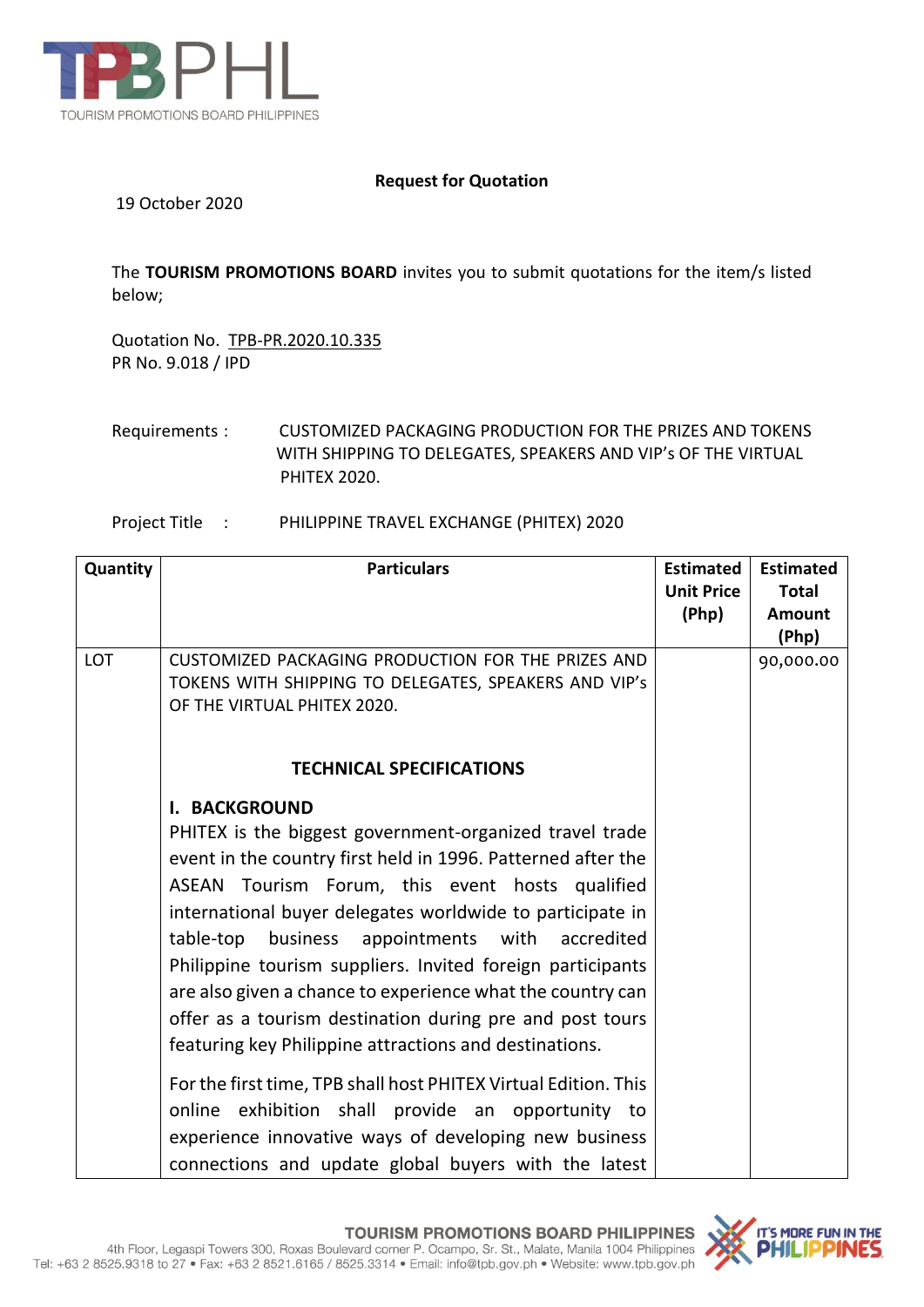Philippine tourism offerings. Also, it can maximize trackability where every registration, login, click, download and share, and other event tracking functionality has become easier than ever.

As we uphold PHITEX's legacy of providing exceptional experience for conference delegates, TPB is providing a set of tokens and prizes for the VIPS, Speaker, Facilitators and Top Seller Awardees.

Thus, TPB is in need of a supplier that will produce the packaging, deliver and ship said conference giveaways.

# II. **SHIPMENT / DELIVERY / PACKAGING REQUIREMENTS**

## **A. PACKAGE DETAILS**

A total of **50 Packaging token gift/prize box** must contain the following:

| <b>ITEM</b>    | <b>DIMENSIONS</b>                          |
|----------------|--------------------------------------------|
| <b>Headset</b> | -Speaker Diameter: 30mm                    |
|                | -Gross weight: 109 g                       |
|                | -Net Weight: 120g                          |
|                | -Dimensions: 16.5cm x 7 x 15.5 cm          |
| <b>Ring</b>    | -Dimmable LED Ring Light 26cm With         |
| Light          | Tripod                                     |
|                | -18 Watts                                  |
|                | -Daylight and Warm White                   |
|                | -26 cm or 10 in - Diameter                 |
|                | -With Tripod                               |
|                | -Black                                     |
|                | -Three Gears of Light Adjustment.          |
|                | -Environmentally Friendly Soft Rubber, ABS |
|                | Aluminum Alloy All Hose                    |
|                | -Working Temperature: Less than 45'c,      |
|                | Safe To Touch                              |
|                | -Connector: USB Type                       |
| Laptop         | - Size: 250mm x 185mm                      |
| <b>Stand</b>   | - Height Adjustment: 86.8mm~131.6mm        |
|                | - Load-Bearing Weight: 20kg                |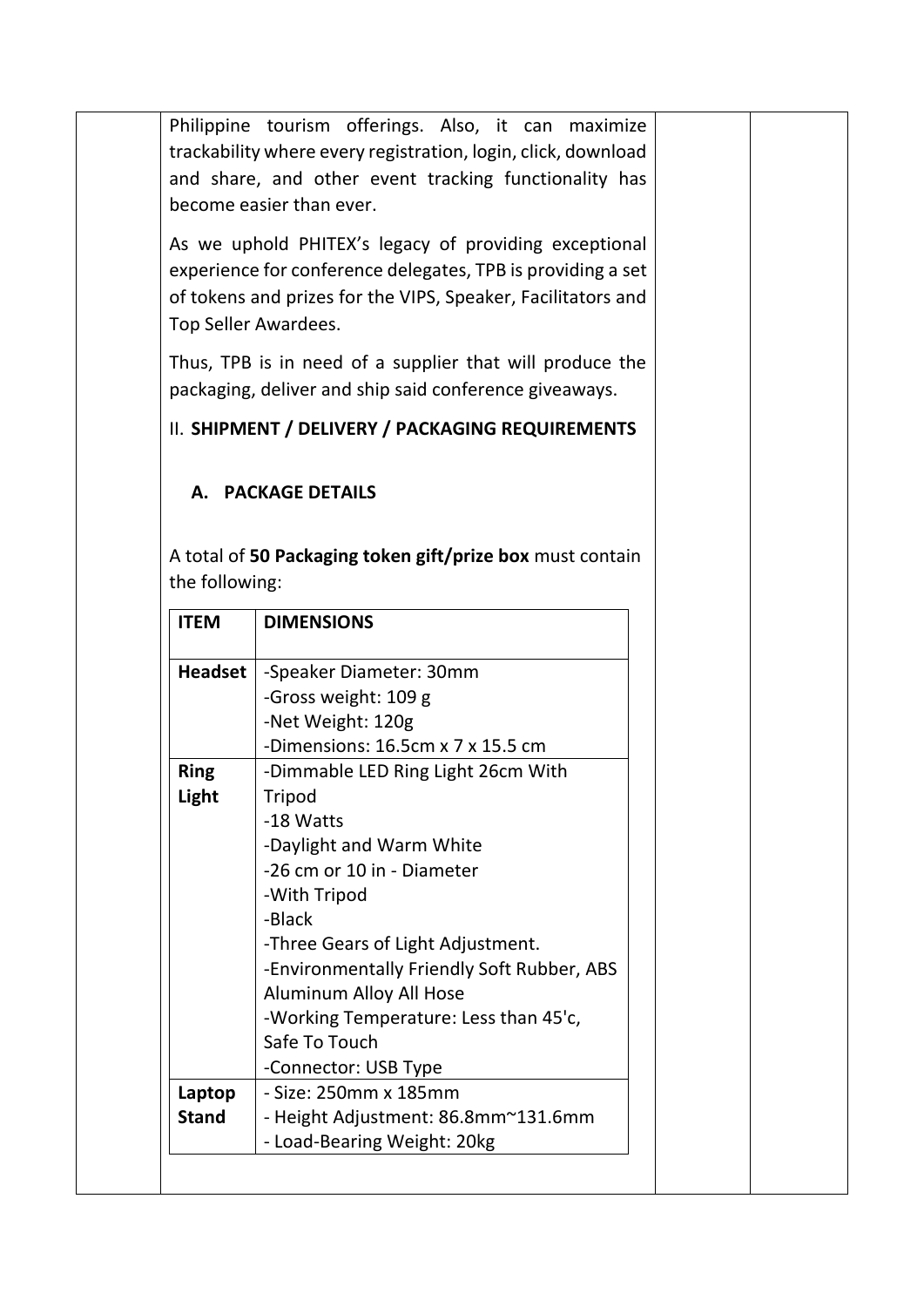|                 | * Supplying/purchasing of the above items is not<br>included in the requirements of this Terms of Reference<br>but only the production of the packaging and delivery to<br>the recipient.                                                                                                                                                                                                                                                                                                                                                                                                                                                                                                                                                                             |  |
|-----------------|-----------------------------------------------------------------------------------------------------------------------------------------------------------------------------------------------------------------------------------------------------------------------------------------------------------------------------------------------------------------------------------------------------------------------------------------------------------------------------------------------------------------------------------------------------------------------------------------------------------------------------------------------------------------------------------------------------------------------------------------------------------------------|--|
|                 | * A total of 50 sets of packaging is required.                                                                                                                                                                                                                                                                                                                                                                                                                                                                                                                                                                                                                                                                                                                        |  |
| В.<br>$\bullet$ | <b>PACKAGING REQUIREMENTS PER SET</b><br>Target Packaging Date of the Items: The complete<br>set of giveaways must be packaged, available to<br>ship and inspected on or before 03 November<br>2020.<br>(Date is subject to change.)                                                                                                                                                                                                                                                                                                                                                                                                                                                                                                                                  |  |
|                 | <b>Packaging Requirements:</b><br>$\circ$ Gift Box size: 12 x 14 x 3.5 in. (Should fit all 3<br>items mentioned above)<br>Must include the brand of Virtual PHITEX<br>$\circ$<br>2020 (see layout below)<br>Must be neatly and carefully sealed and<br>$\circ$<br>tagged with a Virtual PHITEX 2020 Welcome<br>/ Compliments Card inside.<br>Must be made of high-quality, eco-friendly<br>$\circ$<br>and sustainable materials<br>Every item must be grouped and labelled<br>$\circ$<br>accordingly.<br>Must be neatly and carefully sealed.<br>$\circ$<br>Every delivery must bear the FRAGILE<br>$\circ$<br>Sticker/s (c/o supplier).<br>Production of customized packaging and printing<br>of compliments cards (see layout below):<br><b>Gift Box</b><br>$\circ$ |  |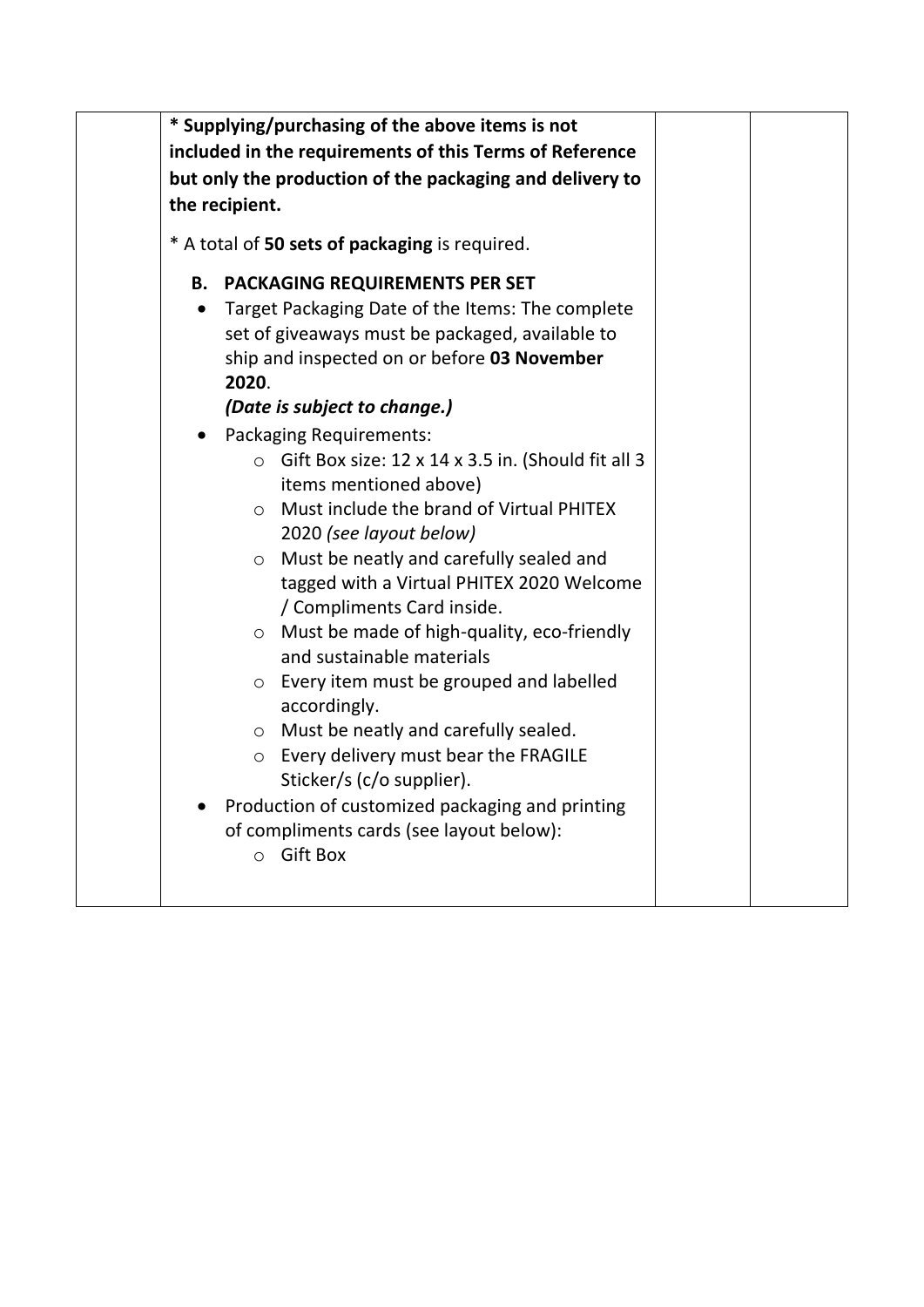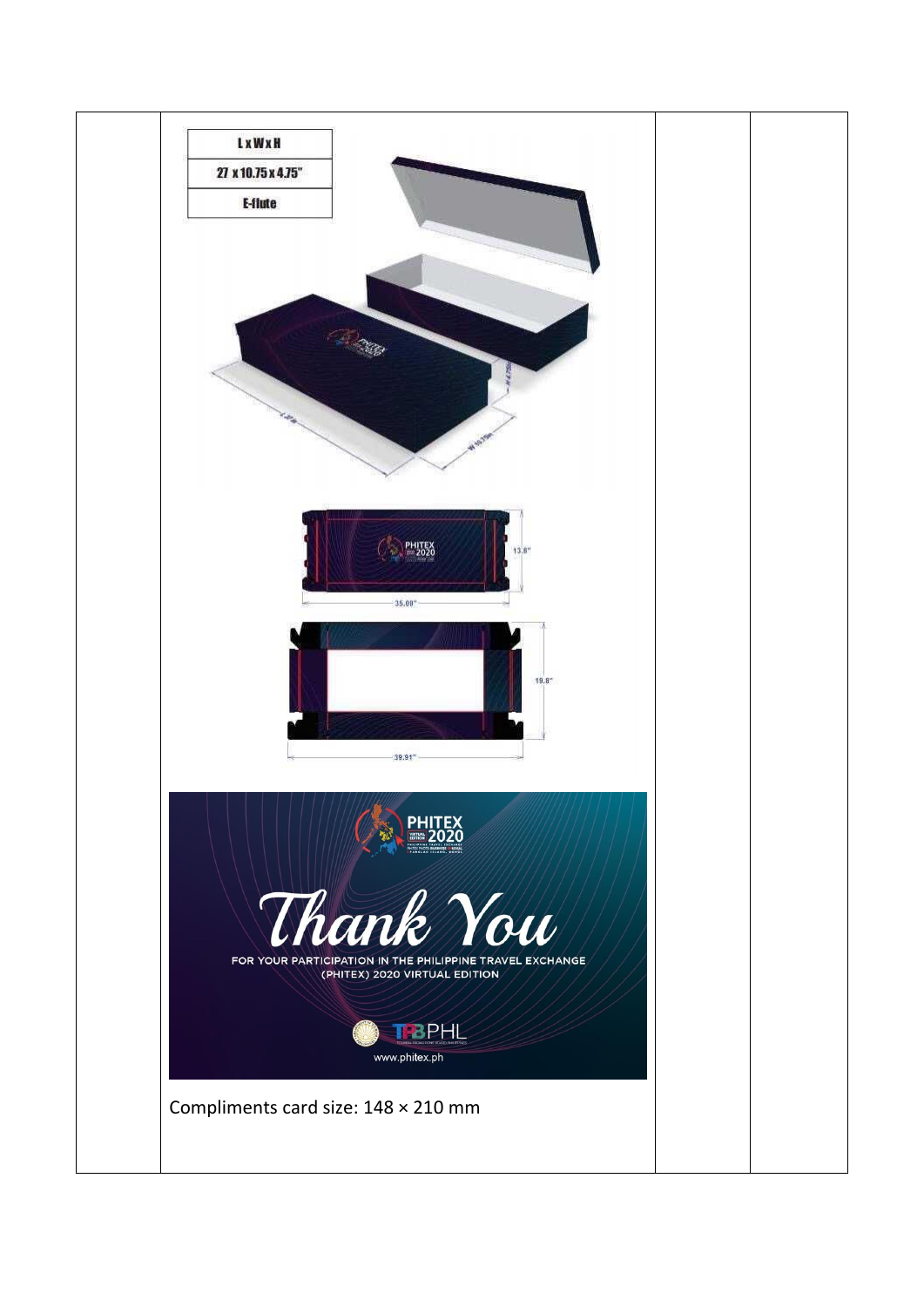|           | C. RECIPIENTS / CONSIGNEES OF THE PACKAGE<br>A total of 35 (Thirty-Five) deliveries with the                                                                                                                                                                                                                                                                                                                                                                                                                                                                                                                                                                                                                                                                                                            |  |
|-----------|---------------------------------------------------------------------------------------------------------------------------------------------------------------------------------------------------------------------------------------------------------------------------------------------------------------------------------------------------------------------------------------------------------------------------------------------------------------------------------------------------------------------------------------------------------------------------------------------------------------------------------------------------------------------------------------------------------------------------------------------------------------------------------------------------------|--|
|           | following locations:                                                                                                                                                                                                                                                                                                                                                                                                                                                                                                                                                                                                                                                                                                                                                                                    |  |
|           |                                                                                                                                                                                                                                                                                                                                                                                                                                                                                                                                                                                                                                                                                                                                                                                                         |  |
| $\bullet$ | <b>Six (6)</b> Webinar Speaker Consignees with the<br>following delivery destinations:<br>$\circ$ One (1) Consignee - Telaviv, Israel<br>$\circ$ One (1) Consignee - Jakarta, Indonesia<br>$\circ$ One (1) Consignee - Los Angeles, United<br><b>States</b><br>$\circ$ Three (3) Consignees – Metro Manila<br>Fifteen (15) winners of the Top Sellers Awards,<br>Roundtable Discussants and Interviewees Virtual<br>PHITEX 2020 with the following delivery locations:<br>$\circ$ Three (3) Consignees - Makati City, NCR<br>$\circ$ Three (3) Consignees - Pasig City, NCR<br>○ Two (2) Consignees - Iloilo City, Iloilo<br>○ One (1) Consignee - Manila, NCR<br>$\circ$ One (1) Consignee - Cavite City, Cavite<br>○ One (1) Consignee - Caloocan City, NCR<br>○ One (1) Consignee - Quezon City, NCR |  |
|           | $\circ$ One (1) Consignee - Las Piñas City, NCR<br>○ One (1) Consignee - Davao City, Davao<br>○ One (1) Consignee - Sta. Maria, Bulacan<br>Five (5) Round Table Discussants with the delivery<br>location:                                                                                                                                                                                                                                                                                                                                                                                                                                                                                                                                                                                              |  |
|           | $\circ$ One (1) Consignee - Mumbai, India<br>$\circ$ One (1) Consignee – London, UK<br>o Three (3) Consignees - Metro Manila<br>Six (6) Interviewees with the following delivery<br>locations:                                                                                                                                                                                                                                                                                                                                                                                                                                                                                                                                                                                                          |  |
|           | $\circ$ Two (2) Consignees – London, UK<br>Two (2) Consignees – Metro Manila<br>$\circ$<br>One (1) Consignee - San Pablo, Laguna<br>$\circ$<br>$\circ$ One (1) Consignee – Guimbal, Iloilo                                                                                                                                                                                                                                                                                                                                                                                                                                                                                                                                                                                                              |  |
|           | Three (3) VIPs with the following delivery locations:<br>$\circ$ Two (2) Consignees - Metro Manila<br>$\circ$ One (1) Consignee – Bohol<br>* Total cost of billing must be based on actual shipping                                                                                                                                                                                                                                                                                                                                                                                                                                                                                                                                                                                                     |  |
| expenses. |                                                                                                                                                                                                                                                                                                                                                                                                                                                                                                                                                                                                                                                                                                                                                                                                         |  |
|           |                                                                                                                                                                                                                                                                                                                                                                                                                                                                                                                                                                                                                                                                                                                                                                                                         |  |
|           |                                                                                                                                                                                                                                                                                                                                                                                                                                                                                                                                                                                                                                                                                                                                                                                                         |  |
|           |                                                                                                                                                                                                                                                                                                                                                                                                                                                                                                                                                                                                                                                                                                                                                                                                         |  |
|           |                                                                                                                                                                                                                                                                                                                                                                                                                                                                                                                                                                                                                                                                                                                                                                                                         |  |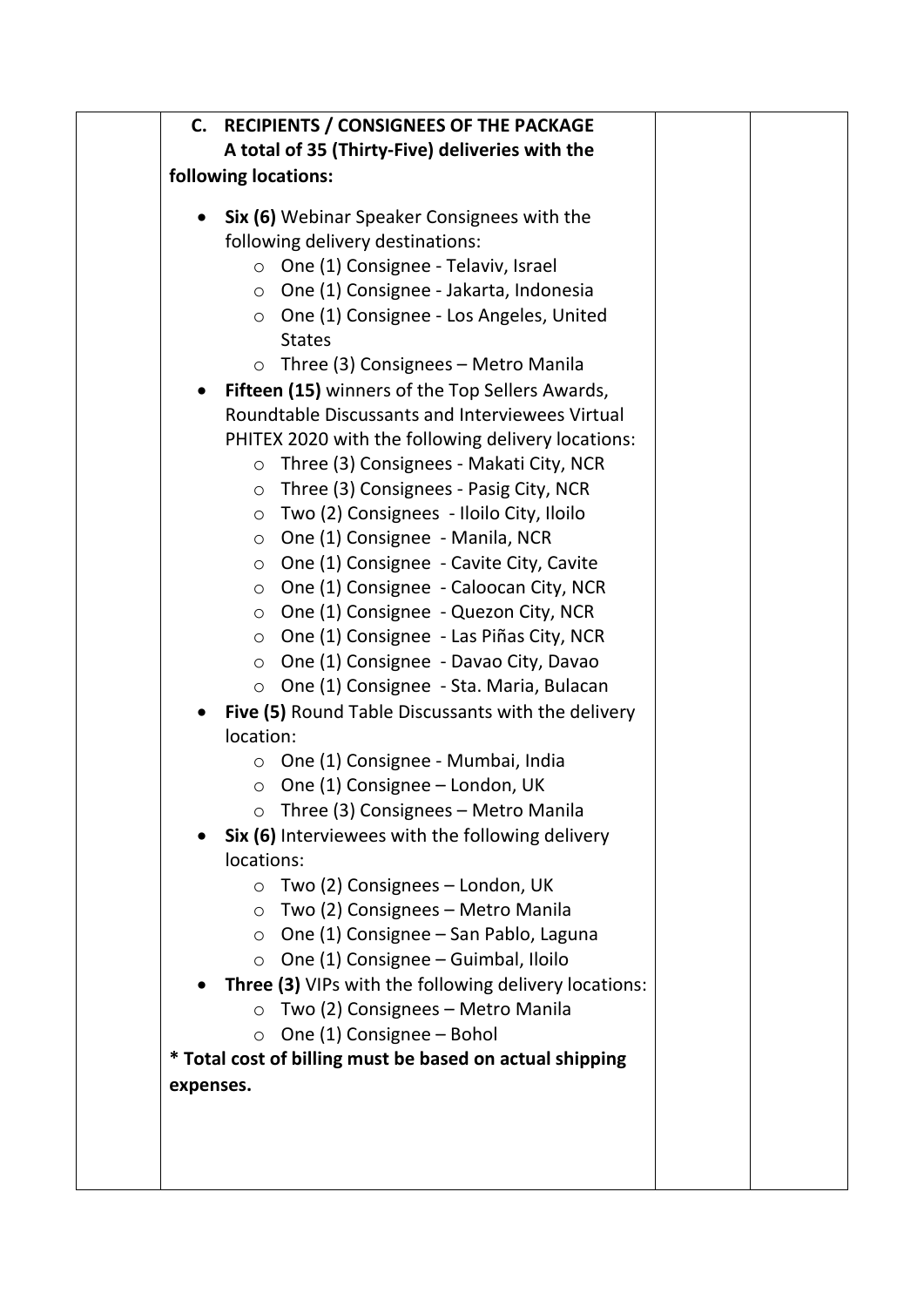| <b>DELIVERY / SHIPMENT REQUIREMENTS</b><br>1.<br>Delivery to intended recipients requirements                                                                                                                                                                                                                                                                                                                                                                                                                                                                                                                                                                                                                                                                                                                                                                                                                 |  |
|---------------------------------------------------------------------------------------------------------------------------------------------------------------------------------------------------------------------------------------------------------------------------------------------------------------------------------------------------------------------------------------------------------------------------------------------------------------------------------------------------------------------------------------------------------------------------------------------------------------------------------------------------------------------------------------------------------------------------------------------------------------------------------------------------------------------------------------------------------------------------------------------------------------|--|
| In compliance with Data Privacy Act, recipient's<br>$\bullet$<br>name and complete addresses shall be provided<br>upon confirmation of the winning bidder and to be<br>used only for the purpose of delivering/shipping of<br>the conference tokens and prizes.<br>Supplier<br>must sign<br>Non-Disclosure<br>$\mathsf{a}$<br>and<br>Confidentiality Agreement to ensure confidentiality<br>of any data (e.g. contact details of recipients) to be<br>provided by TPB.<br>The supplier must be able to deliver or facilitate the<br>safe delivery of the giveaways to the intended<br>recipients on or before 12 November 2020.<br>Actual address of the recipients will be provided to<br>$\bullet$<br>the winning bidder. Winning bidder is expected to<br>ensure the privacy of the addresses The supplier<br>must submit to TPB the proof of delivery to all<br>recipients on or before 16 November 2020. |  |
| (Dates are subject to change.)<br><b>III.ELIGIBILITY REQUIREMENTS (for other requirements</b><br>pls. see last page of RFQ)<br>Must comply with the legal and technical and other<br>requirements under R.A. 9184 and its Revised<br>Implementing Rules and Regulations.                                                                                                                                                                                                                                                                                                                                                                                                                                                                                                                                                                                                                                      |  |
| Documents to be submitted:                                                                                                                                                                                                                                                                                                                                                                                                                                                                                                                                                                                                                                                                                                                                                                                                                                                                                    |  |
| Must have valid SEC, DTI or CDI registration<br>$\bullet$<br>certificate<br>Must have valid Mayor's Permit<br>$\bullet$<br>Must submit company profile, tax clearance within<br>$\bullet$<br>the last six months preceding the date of BIR<br>submission and valid PhilGEPS registration<br>certificate<br><b>APPROVED BUDGET</b><br>IV.<br>NINETY THOUSAND PESOS (PHP 90,000.00)<br>inclusive of all applicable taxes                                                                                                                                                                                                                                                                                                                                                                                                                                                                                        |  |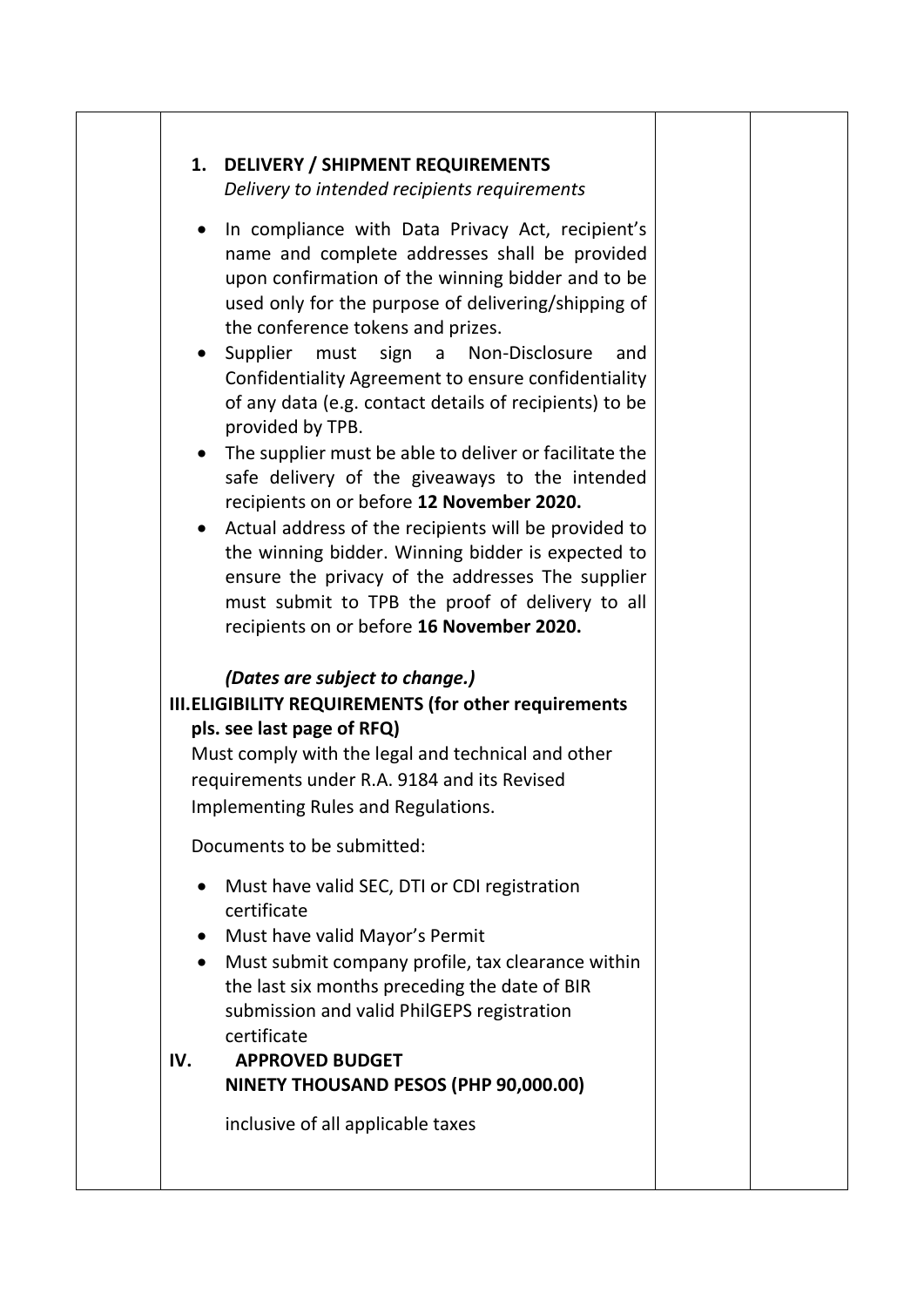|              | V.<br><b>BILLING ARRANGEMENT AND PAYMENT TERMS</b><br>Statement of Account / Billing Statement should be<br>submitted by the winning bidder for the processing<br>of payment<br>Statement of Account / Billing Statement<br>addressed to:<br><b>MARIA ANTHONETTE C. VELASCO - ALLONES</b><br><b>Chief Operating Officer</b><br><b>Tourism Promotions Board</b><br>4/F Legaspi Towers 300, Roxas Blvd., Manila 1100<br>Payment Terms: 30 days upon receipt of the SOA<br>For particulars, please contact Mr. Reimark Mendoza and<br>Michael Malonda at telephone number (02) 8525 9318<br>local 237 or email: reimark mendoza@tpb.gov.ph and<br>michael malonda@tpb.gov.ph |  |
|--------------|---------------------------------------------------------------------------------------------------------------------------------------------------------------------------------------------------------------------------------------------------------------------------------------------------------------------------------------------------------------------------------------------------------------------------------------------------------------------------------------------------------------------------------------------------------------------------------------------------------------------------------------------------------------------------|--|
| <b>Terms</b> | 30 days upon receipt of invoice                                                                                                                                                                                                                                                                                                                                                                                                                                                                                                                                                                                                                                           |  |
| <b>ABC</b>   | Php 90,000.00 inclusive of all applicable taxes                                                                                                                                                                                                                                                                                                                                                                                                                                                                                                                                                                                                                           |  |

Please submit your quotation and legal documents not later than **23 October 2020, 12:00**  Noon thru email a[t soc\\_torres@tpb.gov.ph](mailto:soc_torres@tpb.gov.ph) or thru fax no. 02 8526-5971, subject to the Terms and Conditions attached herewith, duly signed by your representative stating the shortest time of delivery to the Procurement and General Services Division, Administrative Department, 4th Floor, Legaspi Towers 300, Roxas Blvd., Manila or as per packing list.

Please address your quotation to the undersigned.

Thank you very much.

**ELOISA A. ROMERO**  Head, Procurement and General Services Division

Contact Person **SOCRATES G. TORRES**

Contact No 8525-93-18 loc. 266 soc\_torres@tpb.gov.ph

### Note: **All entries must be typewritten in your company letterhead.**

Price Validity shall be for a period of thirty (30) calendar days.